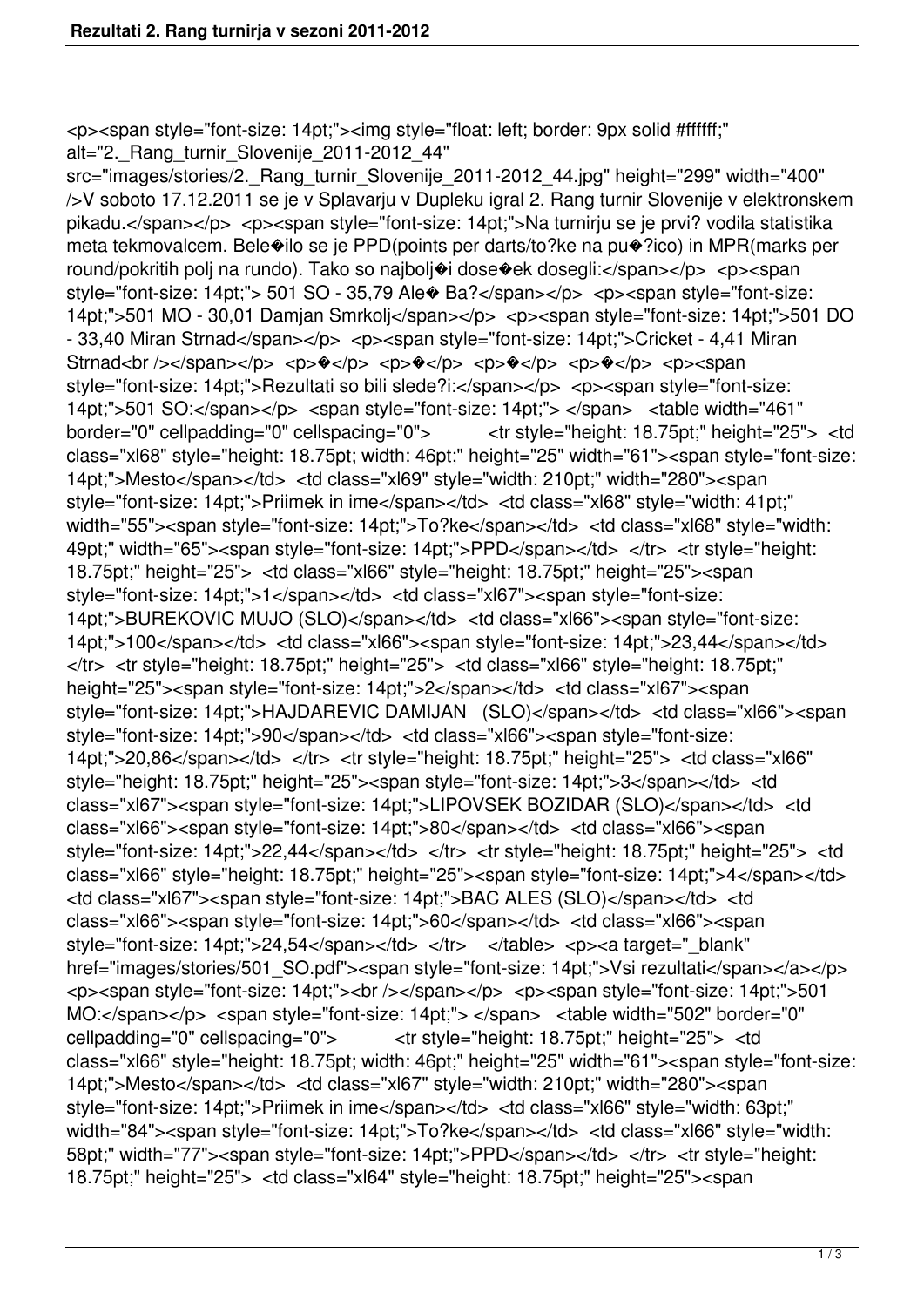style="font-size: 14pt;">1</span></td> <td class="xl65"><span style="font-size: 14pt;">TRAJKOVIC SRBOLJUB (SLO)</span></td> <td class="xl64"><span style="font-size: 14pt;">100</span></td> <td class="xl64"><span style="font-size: 14pt;">21,6</span></td> </tr> <tr style="height: 18.75pt;" height="25"> <td class="xl64" style="height: 18.75pt;" height="25"><span style="font-size: 14pt;">2</span></td> <td class="xl65"><span style="font-size: 14pt;">VELIC RUSMIR (SLO)</span></td> <td class="xl64"><span style="font-size: 14pt;">90</span></td> <td class="xl64"><span style="font-size: 14pt;">18,69</span></td> </tr> <tr style="height: 18.75pt;" height="25"> <td class="xl64" style="height: 18.75pt;" height="25"><span style="font-size: 14pt;">3</span></td> <td class="xl65"><span style="font-size: 14pt;">LIPOVSEK BOZIDAR (SLO)</span></td> <td class="xl64"><span style="font-size: 14pt;">80</span></td> <td class="xl64"><span style="font-size: 14pt;">19,2</span></td> </tr> <tr style="height: 18.75pt;" height="25"> <td class="xl64" style="height: 18.75pt;" height="25"><span style="font-size: 14pt;">4</span></td> <td class="xl65"><span style="font-size: 14pt;">BUREKOVIC MUJO (SLO)</span></td> <td class="xl64"><span style="font-size: 14pt;">60</span></td> <td class="xl64"><span style="font-size: 14pt;">19,62</span></td> </tr> </table> <p><a target=" blank" href="images/stories/501\_MO.pdf"><span style="font-size: 14pt;">Vsi rezultati</span></a></p> <p><span style="font-size: 14pt;"><br /></span></p> <p><span style="font-size: 14pt;">501 DO</span></p> <p>  $\triangleleft$ y> <table width="499" border="0" cellpadding="0" cellspacing="0">

 <tr style="height: 18.75pt;" height="25"> <td class="xl66" style="height: 18.75pt; width: 46pt;" height="25" width="61"><span style="font-size: 14pt;">Mesto</span></td> <td class="xl67" style="width: 210pt;" width="280"><span style="font-size: 14pt;">Priimek in ime</span></td> <td class="xl66" style="width: 63pt;" width="84"><span style="font-size: 14pt;">To?ke</span></td> <td class="xl66" style="width: 56pt;" width="74"><span style="font-size: 14pt;">PPD</span></td> </tr> <tr style="height: 18.75pt;" height="25"> <td class="xl64" style="height: 18.75pt;" height="25"><span style="font-size: 14pt;">1</span></td> <td class="xl65"><span style="font-size: 14pt;">HAJDAREVIC� DAMIJAN (SLO)</span></td> <td class="xl64"><span style="font-size: 14pt;">100</span></td> <td class="xl64"><span style="font-size: 14pt;">21,87</span></td> </tr> <tr style="height: 18.75pt;" height="25"> <td class="xl64" style="height: 18.75pt;" height="25"><span style="font-size: 14pt;">2</span></td> <td class="xl65"><span style="font-size: 14pt;">PETANCIC� BOSTJAN (SLO)</span></td> <td class="xl64"><span style="font-size: 14pt;">90</span></td> <td class="xl64"><span style="font-size: 14pt;">23,02</span></td> </tr> <tr style="height: 18.75pt;" height="25"> <td class="xl64" style="height: 18.75pt;" height="25"><span style="font-size: 14pt;">3</span></td> <td class="xl65"><span style="font-size: 14pt;">BAJC� MARTIN (SLO)</span></td> <td class="xl64"><span style="font-size: 14pt;">80</span></td> <td class="xl64"><span style="font-size: 14pt;">20,2</span></td> </tr> <tr style="height: 18.75pt;" height="25"> <td class="xl64" style="height: 18.75pt;" height="25"><span style="font-size: 14pt;">4</span></td> <td class="xl65"><span style="font-size: 14pt;">MIKUS� BORUT (SLO)</span></td> <td class="xl64"><span style="font-size: 14pt;">60</span></td> <td class="xl64"><span style="font-size: 14pt;">21,65</span></td> </tr> </table> <p><a target=" blank" href="images/stories/501\_DO.pdf"><span style="font-size: 14pt;">Vsi rezultati</span></a></p> <p>�</p> <p><span style="font-size: 14pt;">CRICKET</span></p> <p>�</p> <table width="468" border="0" cellpadding="0" cellspacing="0"> <tr style="height: 18.75pt:" height="25"> <td class="xl66" style="height: 18.75pt; width: 46pt;" height="25" width="61"><span style="font-size: 14pt;">Mesto</span></td> <td class="xl67" style="width: